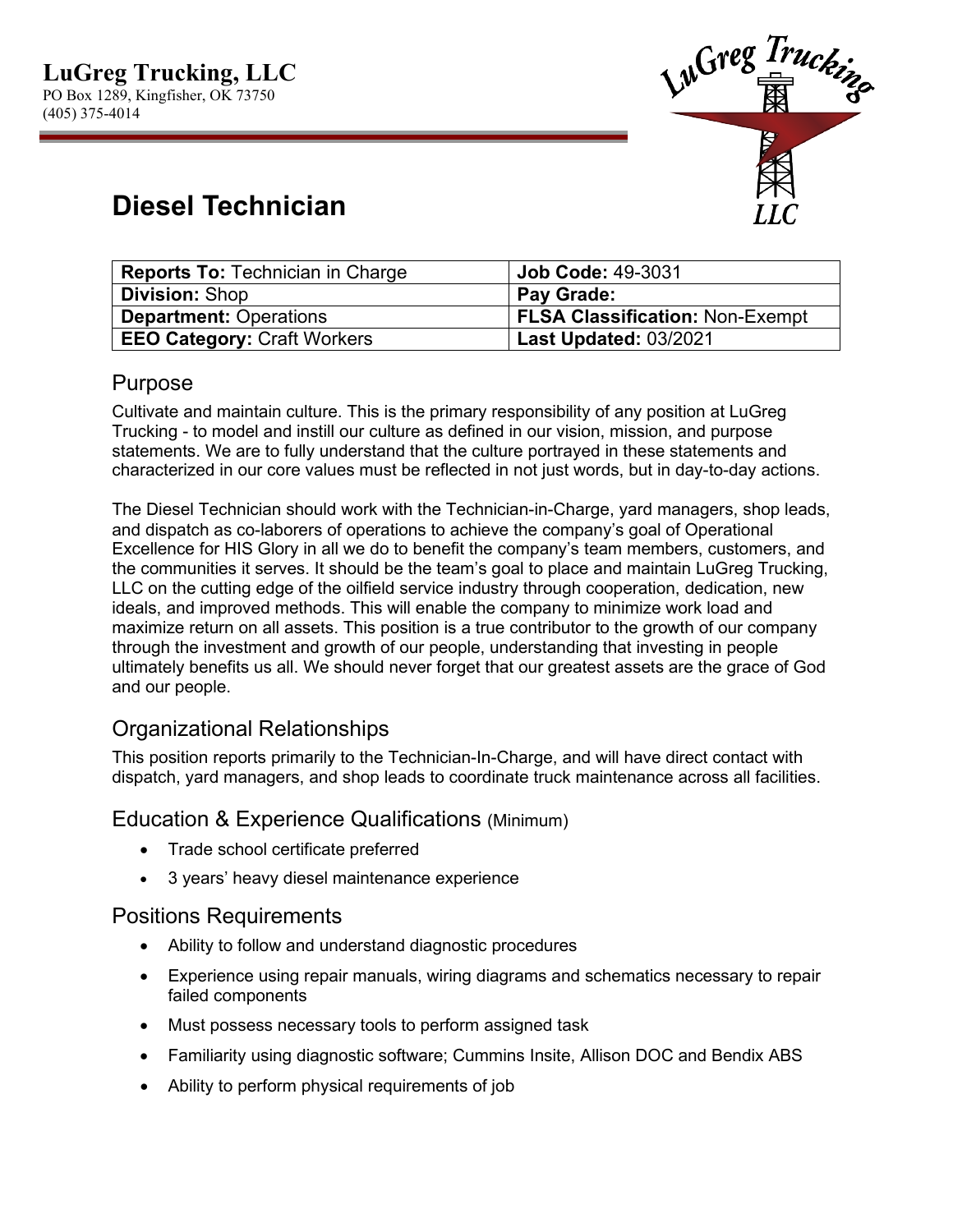- Excellent written and verbal communication skills
- Strong knowledge of truck components and systems
- Good mechanical aptitude of vehicle maintenance and repairs
- 609 A/C Recovery certification
- Brake Inspector and Wheel End certification

#### Essential Functions

- Perform repair and maintenance of fleet units
- Diagnose and troubleshoot issues and make necessary repairs, adjustments and replacements
- Perform service calls
- Identify failed and worn components
- Complete service sheets, repair orders, tractor trailer inspection sheets and annual inspections
- Perform routine housekeeping duties
- May assist other team members
- Following company procedures and policies

#### Reporting

- Report to TIC for work assignments
- Report completed units to dispatch
- Provide shop turn over document to TIC with completed work or any issues that may have occurred during shift

#### Work Schedule & Environment

- Normal schedule for Day Shift will be 5 days a week, Monday-Friday, 7:00 AM to 5:30 PM with half-hour to hour dinner
- Normal schedule for Night Shift will be 5 nights a week, Monday-Friday, 5:00 PM 4:00 AM with half-hour to hour dinner
- The night technician will be included in the on-call schedule
- Schedule is not set in stone with the flexibility to satisfy the company's needs

#### Physical Requirements

- Amount of Each Day Spent: Laying 15%, Sitting 40%, Standing 30%, Walking 15%
- Team member Works: Inside 80% Outside 20%
- While Performing the Job, Team Member will be Required to:
	- o Lift/Carry up to 100 lbs.